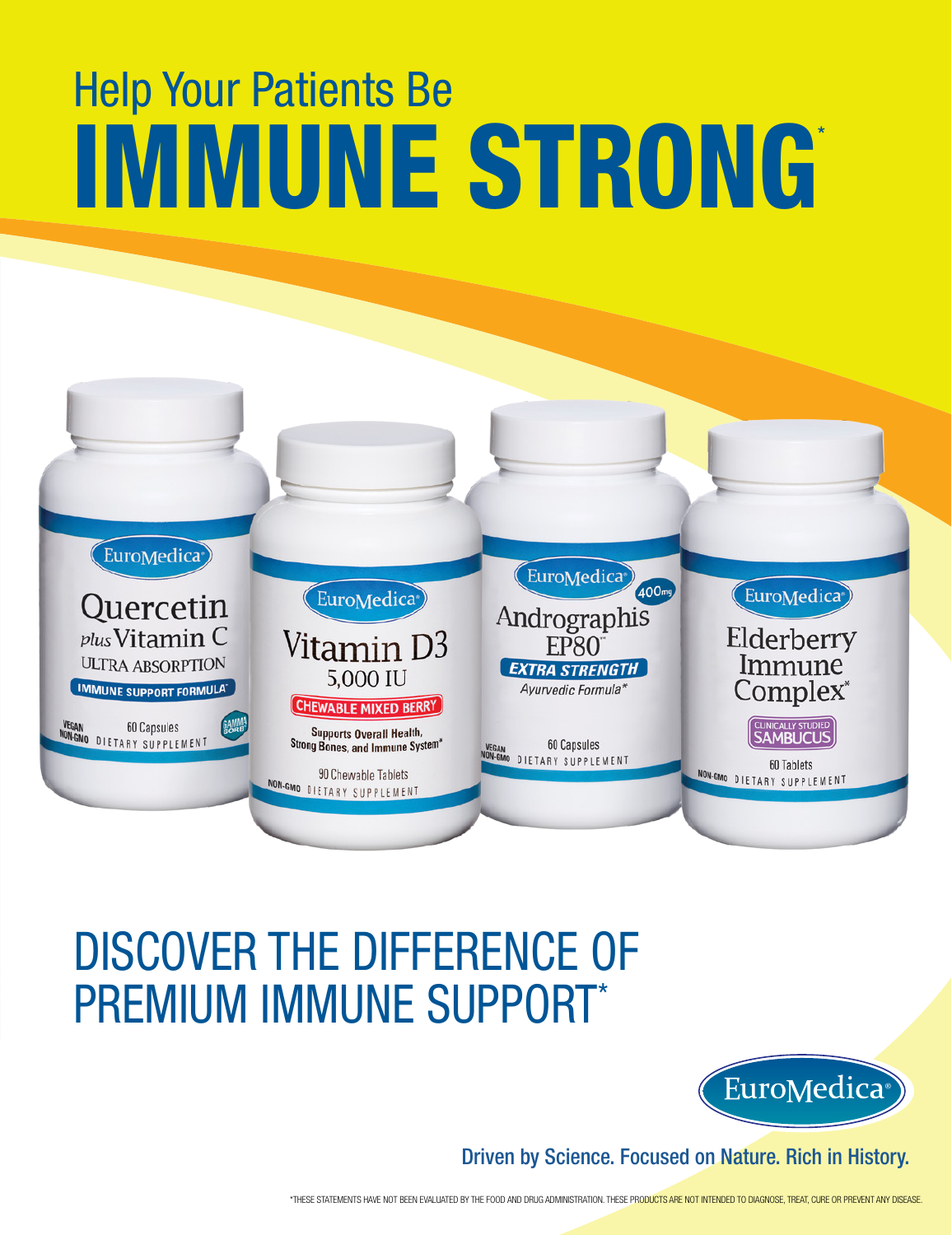# THE FOUNDATION: Daily Supplements for **Immune Strength\***

Good health—especially immune health starts with good daily habits. That's why it's so important that your patients supplement every day with optimized nutrients at effective dosage levels. It's a great way to build a solid foundation for immune function.\*



#### Vitamin D3 Chewable

*An absolute must for your patients' immune defenses.\**

Vitamin D3 delivers an extra boost of this critical nutrient—5,000 IU in every dose—to help support the immune system and keep it resilient and responsive. This supplement provides vitamin D3 in a pleasant tasting, mixed berry chewable, virtually guaranteeing compliance with an immune supportive protocol.\*

- Vitamin D3 is the body's preferred form of the nutrient.
- Clinical trials have demonstrated a multitude of benefits for supplementing with vitamin D3.
- Aside from immune function, vitamin D3 supports strong bones, teeth, and healthy cognitive function.\*



### Essential Multivitamin

*Daily nutrients for every patient in effective forms at optimal dosage levels.*

This superior formula features bioactive B-vitamins, chelated minerals, and beneficial ginger to ensure easy digestion and no vitamin aftertaste or smell. These advantages make a powerful difference for your patients' immune support and overall vitality.\*

- **Immune System Strength:** Vitamins A, C, D, and E along with readily absorbed TRAACS™ chelated minerals to support your patients' health all year long and when they need it most.\*
- **Vibrant Energy, Mood, and Stamina:**  Bioactive methylated B vitamins for optimal utilization in the body.\*
- **Bone and Collagen Structure:** Unique sources of boron and vitamin K2, plus TRAACS chelated calcium and magnesium support healthy bone formation.\*
- **Heart and Arteries:** Provides a broad spectrum of nutrients to support cardiovascular function and healthy blood pressure.\*†
- **Antioxidant Defense:** Vitamins A, C, and E along with selenium, standardized ginger, and zinc work together to reduce the risk of oxidative stress and damage.\*
- **Metabolism and Blood Sugar Balance:**  Bioactive B vitamins plus vanadium and chromium help support healthy blood sugar metabolism.\*†



#### Quercetin + Vitamin C Ultra Absorb Immune Formula\*

*Quercetin and vitamin C made better.*

Quercetin and vitamin C are two of the most important immune supportive nutrients in the world. As a fat-soluble flavonoid, it can be tough for the body to effectively absorb quercetin. That is why this formula pairs it with a proven delivery system that has been demonstrated on a variety of ingredients to significantly increase absorption. It also combines it with vitamin C, one of the most powerful nutrients for immune and cellular support.\*

Ultimately, this synergy means that your patients need less of each ingredient for intensive support of immune function and overall optimal health\*:

- Supports immune function and cellular health
- Promotes healthy sinus, lung, and respiratory function
- Supports healthy histamine response
- Provides potent bioflavonoid and antioxidant support\*

# THE NEXT STEP: Immune Strength with Specialized Supplements\*

Botanicals have been recommended by practitioners for generations. Two of the most effective are andrographis and elderberry. Both contribute their own strengths for respiratory tract health, antioxidant protection, and overall immune function. Recommend these supplements to help your patients stay immune strong, no matter what comes their way.\*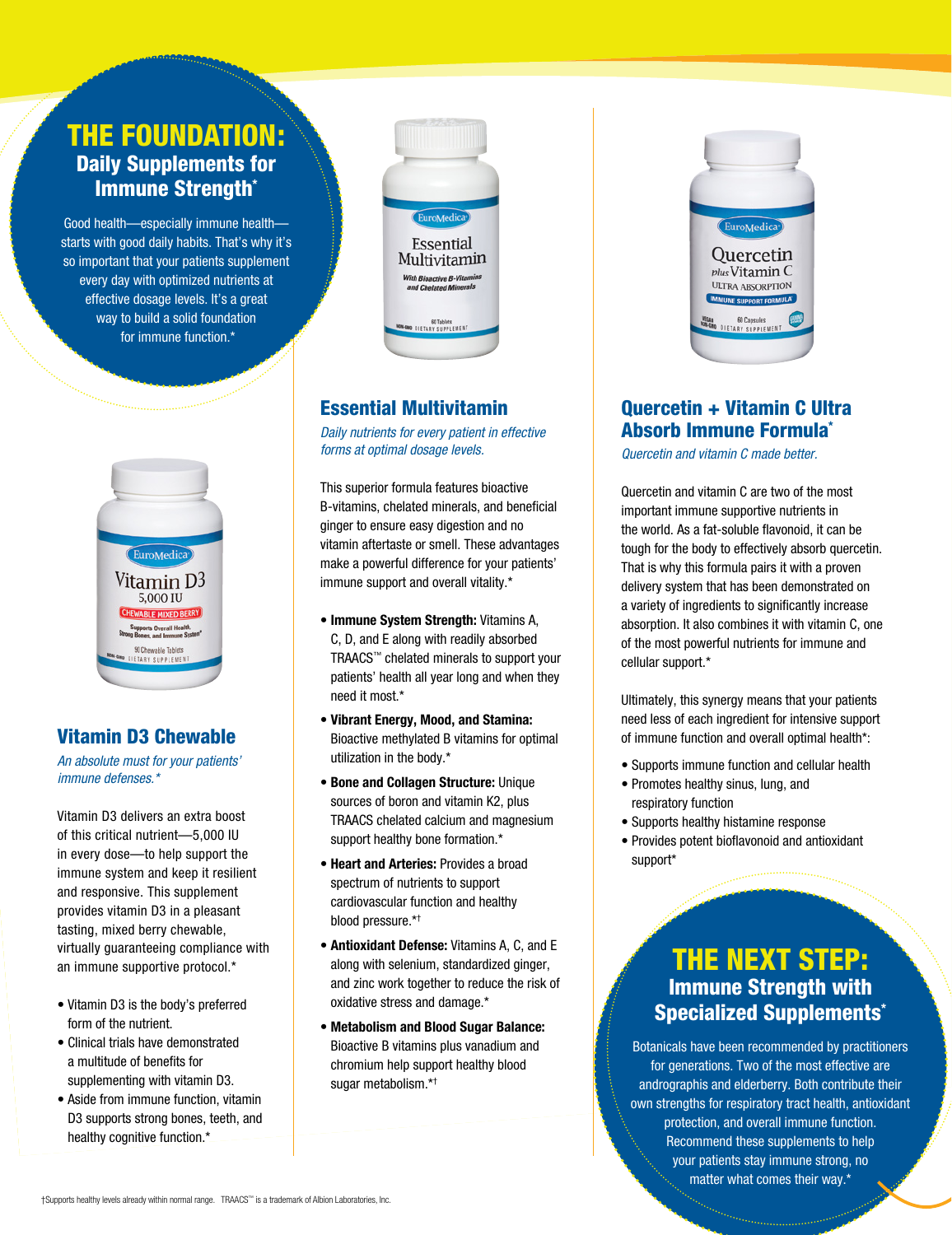

#### Andrographis EP80™ Extra Strength and Andrographis Immune\*

*Andrographis and melatonin for powerful immune support along with zinc and selenium.\**

Andrographis has been widely used since ancient times, and for good reason. It is an incredibly beneficial botanical that supports everything from mental clarity and joint mobility to respiratory tract function and a healthy inflammatory response.\*†

The leaf extract in both Andrographis EP80 Extra Strength and Andrographis Immune has been featured in clinical research and delivers a standardized dose of andrographolides, key compounds for powerful immune support and overall health.\*

Andrographis Immune also provides additional supportive ingredients: melatonin, because decades of research show that it plays a powerful role in immune system activity in addition to supporting restful sleep; and selenium and zinc to support upper respiratory health, cellular function, and glutathione levels.\*

Both supplements can support your patients in many ways\*:

- Upper respiratory tract health and overall immune system support
- Healthy sleep and circadian rhythms
- Brain function, daily energy, and mental clarity
- Adaptability and resilience
- Healthy inflammation response†
- Healthy liver and gastrointestinal function\*



#### Elderberry Immune Complex\*

*Clinically studied sambucus plus key immunesupportive nutrients.\**

Elderberry Immune Complex harnesses the power of clinically studied black elderberry (*Sambucus nigra*) *plus* critical nutrients for synergistic immune supporting strength.\*

Reducing the risk of oxidative damage is one way that elderberry can support your patients' health even down to a cellular level. And strong cells are in a much better position to maintain their natural resistance and immune strength.\*

#### **Superior Supportive Ingredients**

This elderberry is combined with synergistic ingredients for ideal immune system support. In Elderberry Immune Complex, vitamins A, C, D3, E and minerals like selenium and zinc are in the best forms to deliver absorbable, efficiently used nutrients that can get to work right away.\*

- **Clinically Studied Elderberry:** Standardized for anthocyanins, this botanical supports a strong immune response.\*
- **Vitamin A:** In the retinyl acetate form, superior to beta carotene, for a consistent level of this key nutrient.\*
- **Vitamin C:** An essential nutrient for immune benefits and strength.\*

#### Seek Out Certified Elderberry



Since the twentieth century, elderberry has been intensively clinically studied, and as a result, it is one of the most popular immunesupportive botanicals on the market today. But that popularity has come at a price.\*

A recent investigation found that many products claiming to have elderberry were actually adulterated with other material. Some of these have no anthocyanin content, while others contain no elderberry content at all.

High-quality supplements from trusted sources pay for themselves: they deliver benefits because they deliver the actual nutrients you and your patients expect. There's real, clinically studied elderberry in Elderberry Immune Complex\*. And that's guaranteed.

- **Vitamin D3:** A necessary part of any immune support formula. Research suggests that individuals with sufficient vitamin D levels have more robust immune systems.\*
- **Selenium:** A clinically studied form that is readily utilized by the body.
- **Zinc:** Chelated to help it absorb efficiently and work effectively.\*